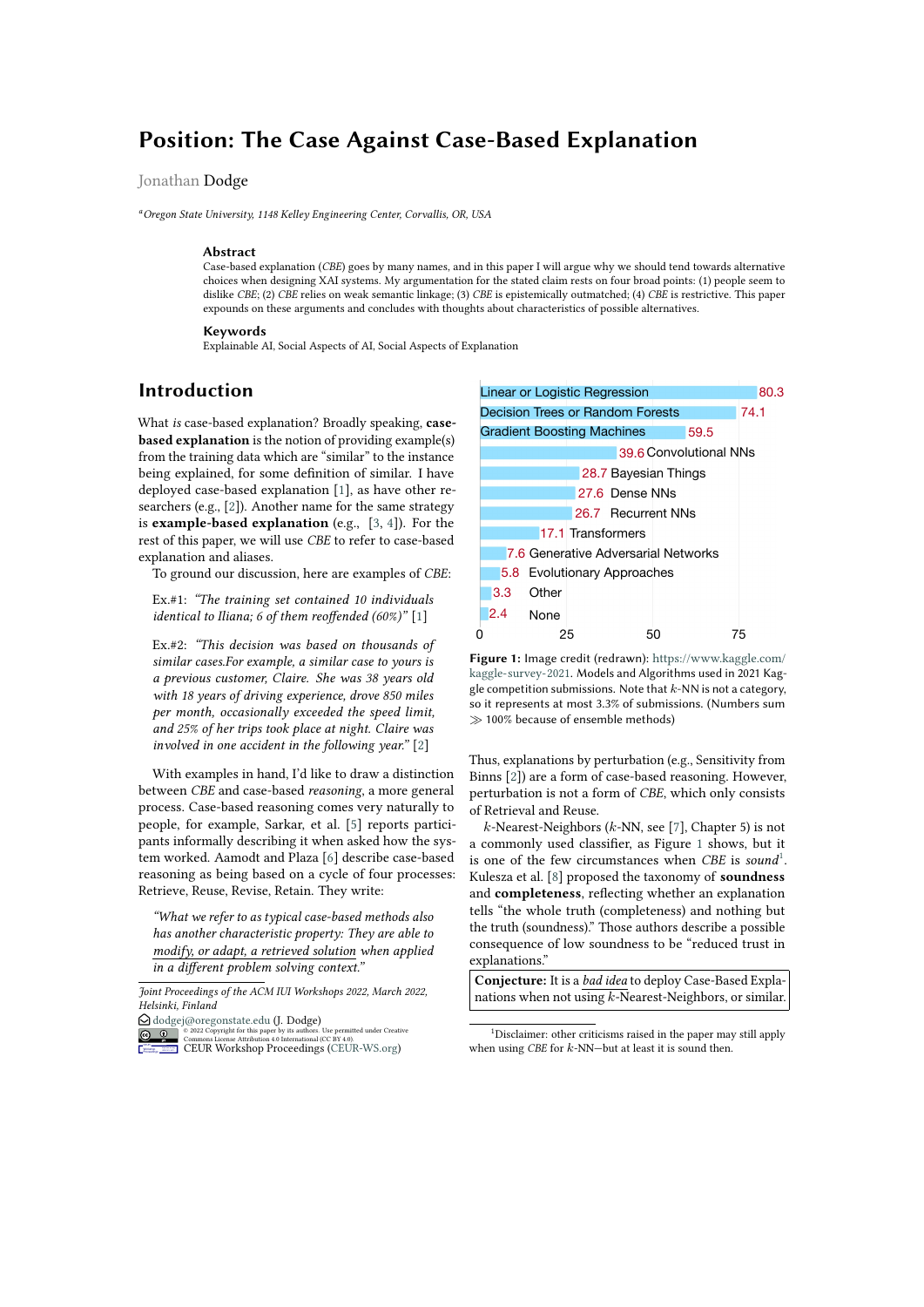Low soundness alone might be enough earn a "bad idea" label. One consequence of such labelling is that sometimes bad ideas should remain unused, as Correll [\[9\]](#page-5-8) ably argues in the context of glyphs. The argumentation there can be applied to explanations, and would start with the assumption that there is a set of  $N$  explanations that are the established standards. Now, introducing the  $N +$  $1<sup>th</sup>$  with appropriate comparison to standard techniques costs increasingly large amounts of experimentation as  $N$ increases. Thus, all researchers benefit if the community occasionally weeds out "bad ideas."

Some readers may ask, *"Why do you care enough to write this paper?"* I was presenting an invited talk and during Q&A had the following exchange while answering a question on the explanation types just presented:

Guest (me): *"...I think case-based explanation is generally a very bad idea. Part of the reason I say this is, first of all, Binns, when they researched case-based explanation, they found it to be the least preferred. We also found that [result]. And then also it has these issues you kind of saw, with that self-refuting explanation. The reason that is happening is because it is not sound. The classifier isn't a K-means clusterer or something, and so when your explanation is assuming that structure to the classifier, you are lying to people"*

Interviewer (Ali El-Sharif): *"You just shocked me, by the way. I always thought case-based explanations were more intuitive, that they presented something logical[2](#page-1-0) ."*

Afterwards, I decided that perhaps these thoughts were worth developing further and writing about it. As negative about *CBE* as I was at the time of this exchange, the more I investigated, the more problems I found. As an example, *CBE* is one of the suggested explanation strategies found in Table 1 in the Royal Society of London's policy briefing<sup>[3](#page-1-1)</sup>; meaning that briefers have been, and will be, instructing policymakers that *CBE* is satisfactory. I do not think it is satisfactory, so here are my four reasons for the stated conjecture; let's see if I can shock you too.

### **1. Users seem to dislike CBE**

As mentioned, Binns, et al. [\[2\]](#page-5-1) found *CBE* to be the worst of their four proposed templates for textual explanation (Demographic, Sensitivity, Input-Influence, and Case). More specifically, in those authors' words:

*"Tukey's post-hoc paired tests showed that casebased explanations result in lower perceptions of ap-* *propriateness, fair process perception, and (in the loans case) deservedness, consistently compared to sensitivity based styles and occasionally compared to other styles. This is an effect primarily observed, like most effects in the quantitative part of our study, in the within subject study design, indicating that the act of comparison in a particular scenario is important for these differences to become apparent. Casebased explanations seem to have the most consistent negative impact on justice perceptions when presented alongside alternative explanation styles."* [\[2\]](#page-5-1)

When we created a program to generate explanations following the same four templates, we observed the same result—*CBE* was the worst of the bunch [\[1\]](#page-5-0). More specifically, in those authors' words:

*"As we found in the quantitative results, case-based explanation was judged to be the least fair—and the qualitative results provided reasons. First, some found it to provide little information about* how *the algorithm arrives at a conclusion. Second, the number of identical cases and the percentage of cases supporting the decision are often considered too small to justify the decision—"*It was unfair for the defendant because she was compared to only 22 other identical individuals... not to mention that only a little over 50% reoffended.*" (CR-61). This observation is consistent with Binns et al. [\[2\]](#page-5-1), however, our work is based on the actual output of a ML model trained on a real dataset—allowing us to empirically show a limitation of case-based explanation[4](#page-1-2) ."* [\[1\]](#page-5-0)

More recently, van der Waa, et al. [\[4\]](#page-5-3) also found negative results for *CBE*, in those authors' words:

*"Our results show that rule-based explanations have a small positive effect on system understanding, whereas both rule- and example-based explanations seem to persuade users in following the advice even when incorrect. Neither explanation improves task performance compared to no explanation. This can be explained by the fact that both explanation styles only provide details relevant for a single decision, not the underlying rationale or causality. These results show the importance of user evaluations in assessing the current assumptions and intuitions on effective explanations."* [\[4\]](#page-5-3)

Here we see a study that found, essentially, no effect from *CBE*—other than misleading users. Their final point about the importance of user evaluation is well taken, but not widely applied.

<span id="page-1-0"></span><sup>2</sup>[https://www.youtube.com/watch?v=bD5\\_q2t-4S8,](https://www.youtube.com/watch?v=bD5_q2t-4S8) timestamp ≈37:00

<span id="page-1-1"></span><sup>3</sup>[https://royalsociety.org/-/media/policy/projects/](https://royalsociety.org/-/media/policy/projects/explainable-ai/AI-and-interpretability-policy-briefing.pdf) [explainable-ai/AI-and-interpretability-policy-briefing.pdf](https://royalsociety.org/-/media/policy/projects/explainable-ai/AI-and-interpretability-policy-briefing.pdf)

<span id="page-1-2"></span><sup>4</sup> *"We found that 16% of the test data exhibited the failure mode of* contradicting *the claim (*< 50% *of individuals with identical features share label)."* [\[1\]](#page-5-0)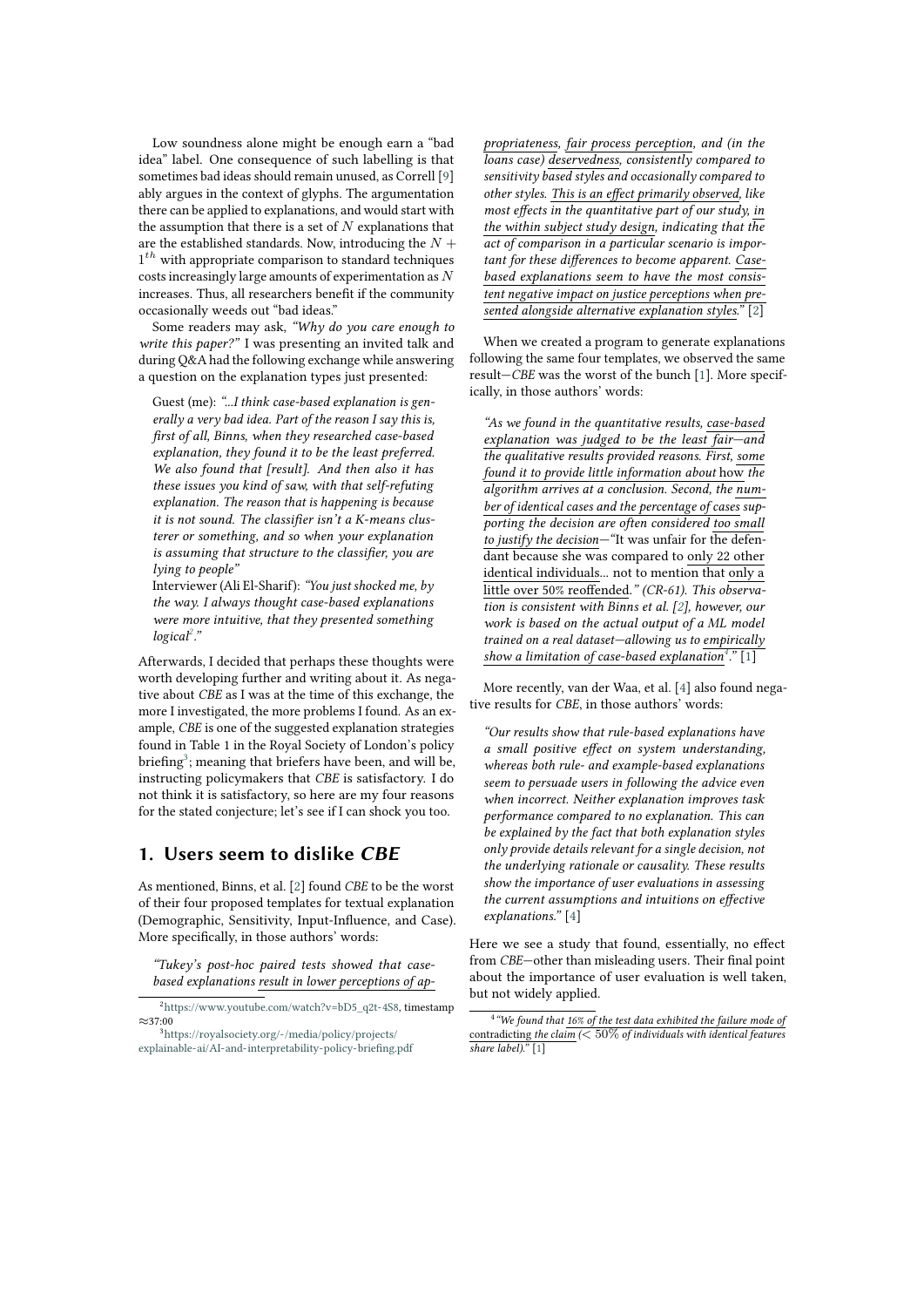

**Figure 2:** Notional illustration of *CBE*, expanding a circle around instances to be explained (shown with ?). Note that when far from the decision boundary, the neighborhood is more likely to contain cases of the same label. Also, note that the meaning of a distance equal to the radius of that neighborhood varies depending where the ? is in feature space; it could be the difference between changing the decision—or not. The figure shows the neighborhood as a circle, but other geometries would work.

<span id="page-2-0"></span>As evidence that few researchers conduct user evaluations, consider that Keane and Kenny [\[10\]](#page-5-9) surveyed **1,102** papers on "post-hoc explanation by example" before concluding:

*"In all the papers we examined we found less than a handful (i.e.,* <*5) that performed any adequate user testing of the proposal that cases improved the interpretability of models; this gap needs to be rectified."* [\[10\]](#page-5-9)

Thus, if an XAI system designer faces a choice between *CBE* and an alternative, to the extent we have evidence at all, most of it seems to suggest that users will prefer the alternative.

## **2. CBE Relies on Weak Semantic Linkage**

Under the hood, *CBE* relies on some notion of *distance*, as Sarkar et al. [\[11\]](#page-5-10) explain:

"Since in order to explain the k-NN algorithm's be*havior it suffices to represent* proximity*, rather than variation along any particular dimension, we sacrifice concrete interpretations of the spatial axes in favor of expressing "nearness" and "farness"."*

Figure [2](#page-2-0) illustrates how *CBE* corresponds to expanding some neighborhood around the instance to be explained. *CBE* has different approaches on how to perform the neighborhood expansion: (1) expand a fixed size, report on distribution of contents (as in [\[1\]](#page-5-0)); (2) expand until



<span id="page-2-3"></span>**Figure 3:** Notional figure intended to show the destruction of distance relationships that occur when projecting a vector space to lower dimension. In the unprojected space, ?'s nearest neighbors are:  $A$ , then  $B$ , then  $C$ . But, we will get  $BAC$  as nearest neighbors if we project onto the  $Y$ -axis (in essence removing feature  $X$  from our assumptions about the world). Similarly, we will get  $CAB$  as nearest if we project onto the  $X$  axis (by removing feature  $Y$ ). While this is a contrived example, under the open-world assumption, there are *many* such dimensions being flattened by our inability to include that feature in our modelling.

the neighborhood contains  $k$  items, regardless of label; (3) expand until the neighborhood contains  $k$  items, of a particular label (as in [\[3\]](#page-5-2)).

So, here the reader asks, what's the problem with distance? Well, distance only means something *up until it doesn't*. Figure [2](#page-2-0) illustrates that the same unit distance has drastically different semantic meaning depending where in feature space one considers the displacement. Concretely, in one case moving a distance of the neighborhood radius will *never* change the decision, while in the other case, it may.

The distance problem only gets worse if we assume the feature space is impoverished, which is typically true of decisions involving humans and many other applications which violate the **closed-world assumption**[5](#page-2-1) . It seems probable that every explanation style will suffer when deployed under violation of this assumption. However, it also seems that *CBE* will fare particularly badly—due to reliance on distance. Suppose my current representation uses  $N$  dimensional features, and a (possibly theoretical) perfect representation uses  $N + M$ dimensions. To convert between the representations can be viewed as a vector space projection. However, projec-tions can mangle distances when not done carefully<sup>[6](#page-2-2)</sup>, as Figure [3](#page-2-3) illustrates.

To be concrete, consider using *CBE* in a domain like chess. This might make perfect sense, because the domain is fully captured by the representation. As a result, one might expect nearby points in feature space to have

<span id="page-2-2"></span><span id="page-2-1"></span> $5$ [https://en.wikipedia.org/wiki/Closed-world\\_assumption](https://en.wikipedia.org/wiki/Closed-world_assumption)

 $6$ Earlier, we mentioned Sarkar, et al. [\[11\]](#page-5-10), who explained  $k$ -NN using a 2-D projection which was *distance-preserving* by projecting onto a space defined by the distance function.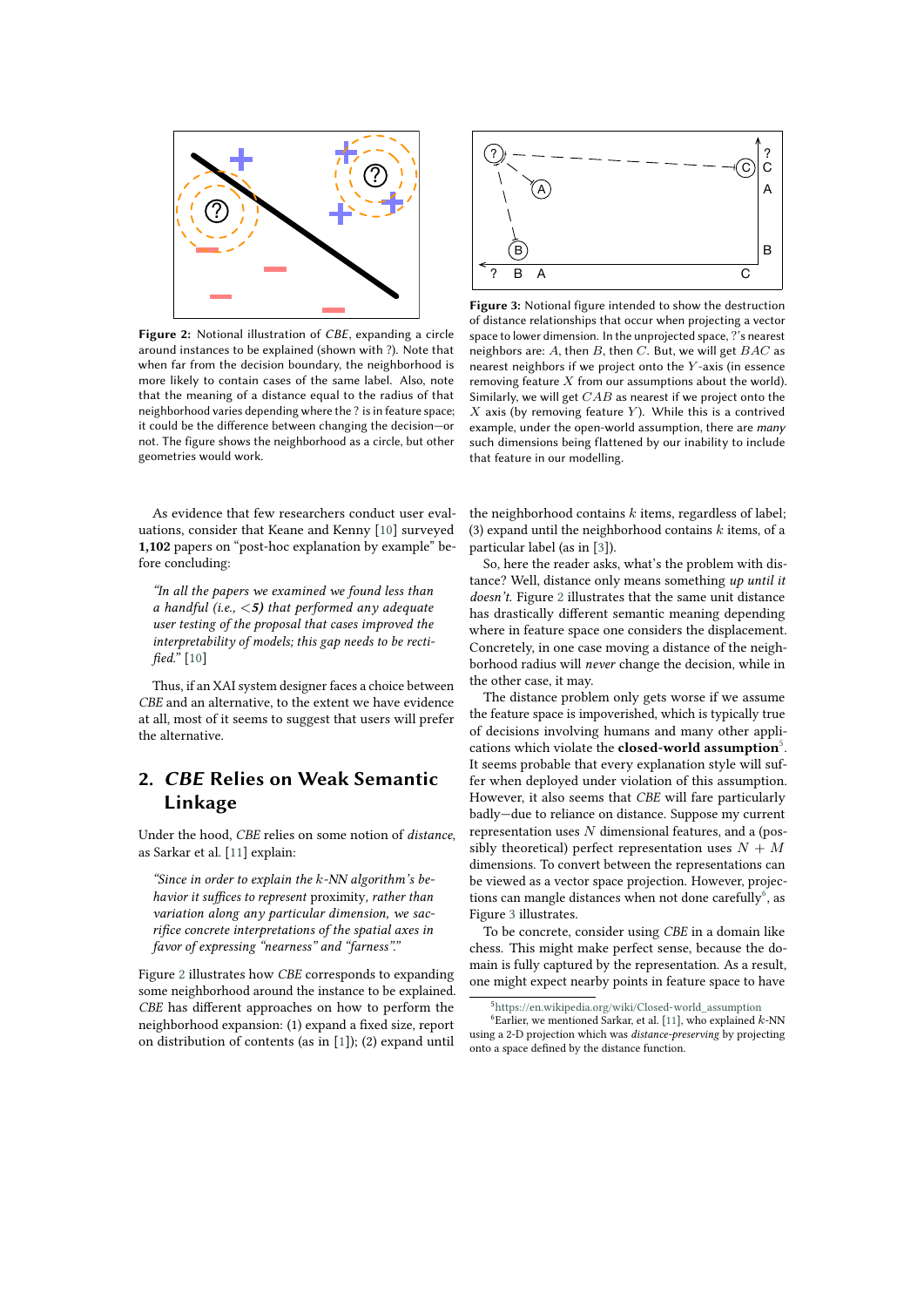a strong semantic linkage, e.g., the *same* board has the same good actions available, a *similar* board might be a successor, predecessor, or sibling.

To contrast, consider Example #2 and implications of the closed world assumption. The explanation contains only some information about driving history, while one could imagine many other features being useful to predict insurance costs, such as risk tolerance, alcohol consumption, etc. This is not to say that such information should be obtained, merely that we should be wary of over-relying on distance when we know *in advance* that the features are incomplete. The reason is that the strength of the semantic linkage of distance *decreases* as the feature set gets further from a total representation.

## **3. CBE is Epistemically Outmatched**

Due to unsoundness, *CBE* can generate self-refuting explanations—a form of epistemic *mismatch*. Footnote [4](#page-1-2) hints at this effect, Dodge and Burnett [\[12\]](#page-5-11) previously argued this more thoroughly (see Figure 2 in that paper). To briefly restate that argument: weak evidence occurs when the neighborhood around the instance to be explained contains mixed examples (*"I labelled this an , 50% of nearby things are s."*); contradictions occur when it contains few or no examples of the same label (*"I labelled this an A, 10% of nearby things are As."*).

By epistemic *outmatch*, I refer to the strength of the claim far exceeding "burden of proof." An assessor consuming explanations might be trying to determine *"If it is fit for the purpose"* [\[13\]](#page-5-12). Here, this is a fairly strong claim, and so the legal regime might want a high burden of proof, depicted in Figure [4.](#page-3-0) Does consuming *CBE* confer "absolute certainty", akin to a mathematical proof?

*CBE* is definitely *not* proof. To clarify, *CBE* is essentially a form of "proof-by-example," which is a known  $\log$ ical fallacy $^7$  $^7$ . Instead of as "proof-by-example", could *CBE* be considered disproof-by-*counter*example, which is a valid proof technique<sup>[8](#page-3-2)</sup>? Occasionally, yes; however, many ML/AI systems do not support such formalism, as they are statistical machines. In particular, even a 99.9% accurate classifier will mishandle specific instances. Even the existence of many such examples does not disprove anything—if there are appropriately many *more* correctly handled instances.

If *CBE* isn't proof, and instead is merely *evidence*, what kind of evidence is it? It *describes* the decision, providing potentially important context; but does not justify it, as stated by van der Waa et al. [\[4\]](#page-5-3). Because these words have fairly broad meanings, let me clarify my intended



<span id="page-3-0"></span>**Figure 4:** Image Credit: [https://ua.pressbooks.pub/](https://ua.pressbooks.pub/criminallawalaskaed/chapter/2-4-the-burden-of-proof/) [criminallawalaskaed/chapter/2-4-the-burden-of-proof/](https://ua.pressbooks.pub/criminallawalaskaed/chapter/2-4-the-burden-of-proof/). The various burdens of proof arranged along the spectrum of certainty. While it is unclear what the appropriate burden of proof is for explanation tasks, we can narrow the range. For example, it seems clear that "mere speculation" is too low a standard, but "absolute certainty" is not achievable.

meanings with an example, based on a tale about bank robber Willie Sutton [\[14\]](#page-5-13), and informed by definitions found in Sørmo, et al [\[15\]](#page-5-14):

Willie Sutton, a bank robber, was asked why he robbed banks, and his response was *"That's where the money is."* This **description** just offers a fact about the context of banks—notably the story does not include the explainer. An example **transparent** answer might be: *"I wanted the money in the bank."* The latter example contextualizes the action with respect to why the actor performed it, explaining how the system reached an answer [\[15\]](#page-5-14). Note that to **justify** that action, the explanation would need to offer a reason as to why it is *good* for Willie to want to rob banks.

Some explanations do not change based on the instance to be explained, and so are called **global** explanations. As a result of being static in this way, it seems impossible for a single global explanation to offer transparency into *every* decision. However, while this can be taken as evidence that being a local explanation is a necessary condition for transparency, it is not sufficient. In particular, *CBE* is a **local** explanation since each instance will have different neighbors.

Thus, since *CBE* merely describes the decision, offering little transparency to afford the assessor introspection on the system, it amounts to weak evidence attempting to support a strong claim. Case dismissed!

## **4. CBE Is Restrictive**

*CBE* requires two properties to be true of the training data. First, the training data must still be *accessible*; second, the explainer must be allowed to *present* training data

<span id="page-3-2"></span><span id="page-3-1"></span><sup>&</sup>lt;sup>7</sup>[https://en.wikipedia.org/wiki/Proof\\_by\\_example](https://en.wikipedia.org/wiki/Proof_by_example) <sup>8</sup><https://en.wikipedia.org/wiki/Counterexample>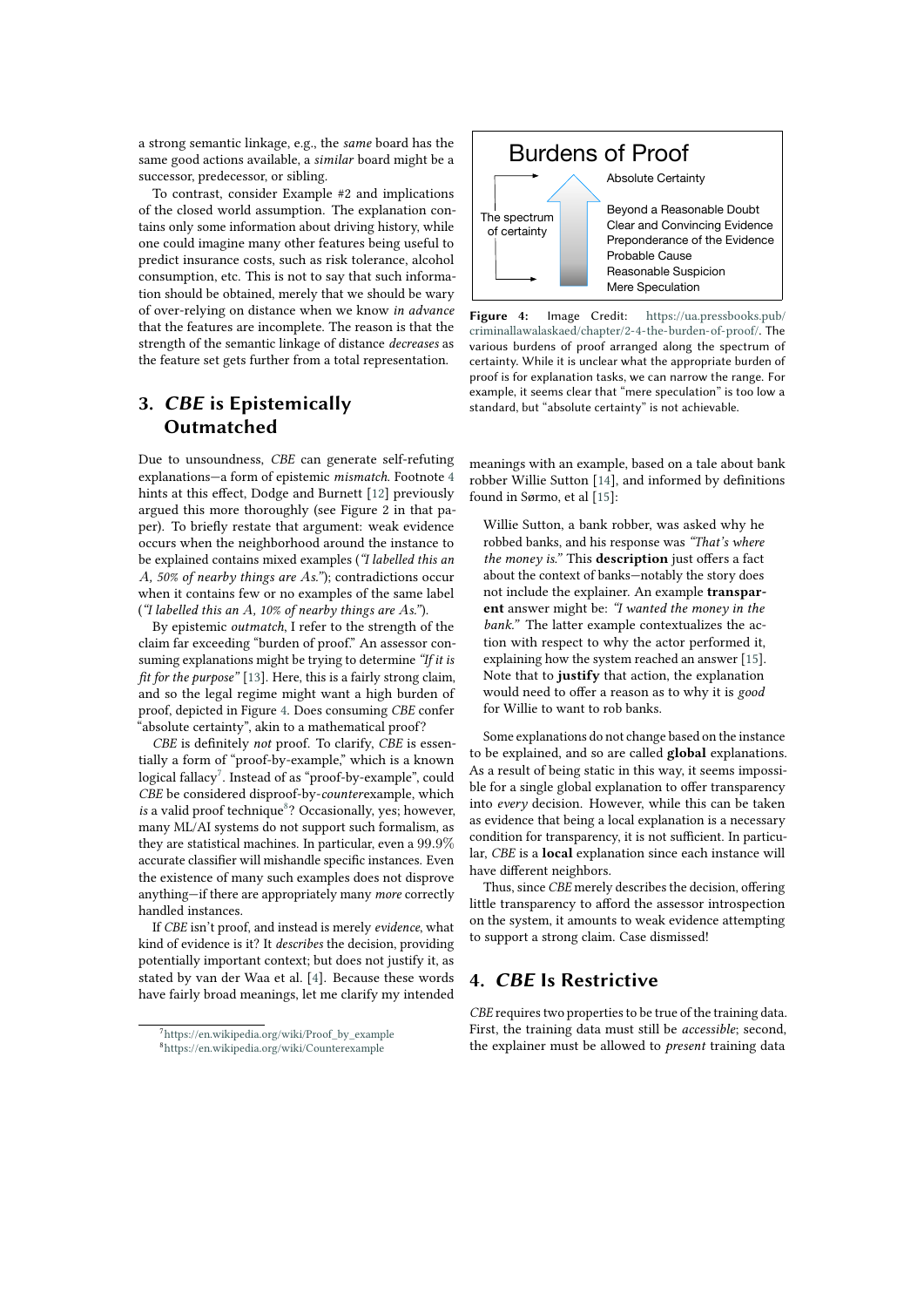to the user, possibly in an anonymized form. ML/AI techniques make predictions in many domains where one or the other criteria is violated, which means there are constraints for when researchers can deploy *CBE* responsibly.

Accessing training data is easiest when the training data is *tabular*. Tabular data stands in contrast with unstructured data:

*"A very naive definition for unstructured data is anything that cannot be put up into traditional rowcolumn or tabular database. The common examples of unstructured data are text or document based data, network or graph data, image data, video, audio, web-based logs, sensor data, etc.[9](#page-4-0) "*

Concretely, when OpenAI trained GPT-3 [\[16\]](#page-5-15), they input a vast quantity of unstructured text data—and so the training data would not be tabular. In situation like these, XAI system designers cannot always rely on the training data being cheaply accessible, if at all.

Our second criterion, *presenting* training data to assessors, is easiest when the training data is not private. For example, suppose a robot is delivering objects and that Alice is the current package recipient, but the robot botches the delivery somehow. Should Alice be able to request information about previous deliveries? How about if Alice were instead a developer? The main goal of privacy preserving machine learning (see e.g., [\[17\]](#page-5-16)) is to prevent leakage of private information. *CBE* stands in tension with that, because even if the explanation is anonymized, it may provide enough features (e.g., *"a combination of gender, race, birth date, geographic indicator, and other descriptors*<sup>"[10](#page-4-1)</sup>) to allow "indirect identification".

## **What Should We Do Instead?**

Having concluded my argumentation for the conjecture, the reader may ask what they should use instead? Personally, I like the visualization strategies, (e.g., search trees, charts, saliency maps), but recognize that not everyone does. Returning to my geometric framing, there are essentially three entities available for explanation:

- 1. the decision boundary;
- 2. the instance to be explained;
- 3. the training data.

Some explanations use the entities directly, or characterize the relationship between them, or some mixture.

*CBE* relies heavily on the relationship between (2) and (3), and essentially does not use (1). In the introduction

<span id="page-4-0"></span><sup>9</sup>[https://medium.com/analytics-vidhya/](https://medium.com/analytics-vidhya/sql-to-nosql-4dd15ab121b0)

```
sql-to-nosql-4dd15ab121b0
```

```
10https://www.dol.gov/general/ppii
```


<span id="page-4-2"></span>**Figure 5:** Notional illustration of an alternative to *CBE*: Sensitivity-based Explanation. Here, for each feature we essentially project an axis aligned line from the instance to be explained and report if it collides with the boundary.

we saw three other alternative textual explanation templates from Binns, et al. [\[2\]](#page-5-1) which appear superior to *CBE*: Demographic, Input-Influence, and Sensitivity. Demographic explanation attempts to use so much of (3) as to insinuate the location of (1). As an example of a fragment of this style:

54\% of those with 0 juvenile priors did NOT reoffend

25\% of those with >0 juvenile priors did NOT reoffend

Meanwhile, Input-Influence explanations directly characterize (1), as we see in this following fragment (features positively correlated to reoffending are shown in +, negative with -, and the strength of the correlation given by the number of symbols; 0 means no effect).

priors count :

$$
\begin{array}{ccc}\n0 & (----) \\
1 & \text{to} & 3 & (---) \\
4 & \text{to} & 6 & (0) \\
7 & \text{to} & 10 & (+++) \\
>10 & (+++)\n\end{array}
$$

Last, as shown in Figure [5,](#page-4-2) Sensitivity focuses on the relationship between (1) and (2):

If the individual was age ''30 to 39'' they would have been predicted as likely to reoffend

If the individual had priors count

''7 to 10'' they would have been predicted as likely to reoffend

In conclusion, decision boundaries may be hard to characterize, but neglecting boundaries in explanation seems to expose consumers to possibly falling prey to logical fallacy.